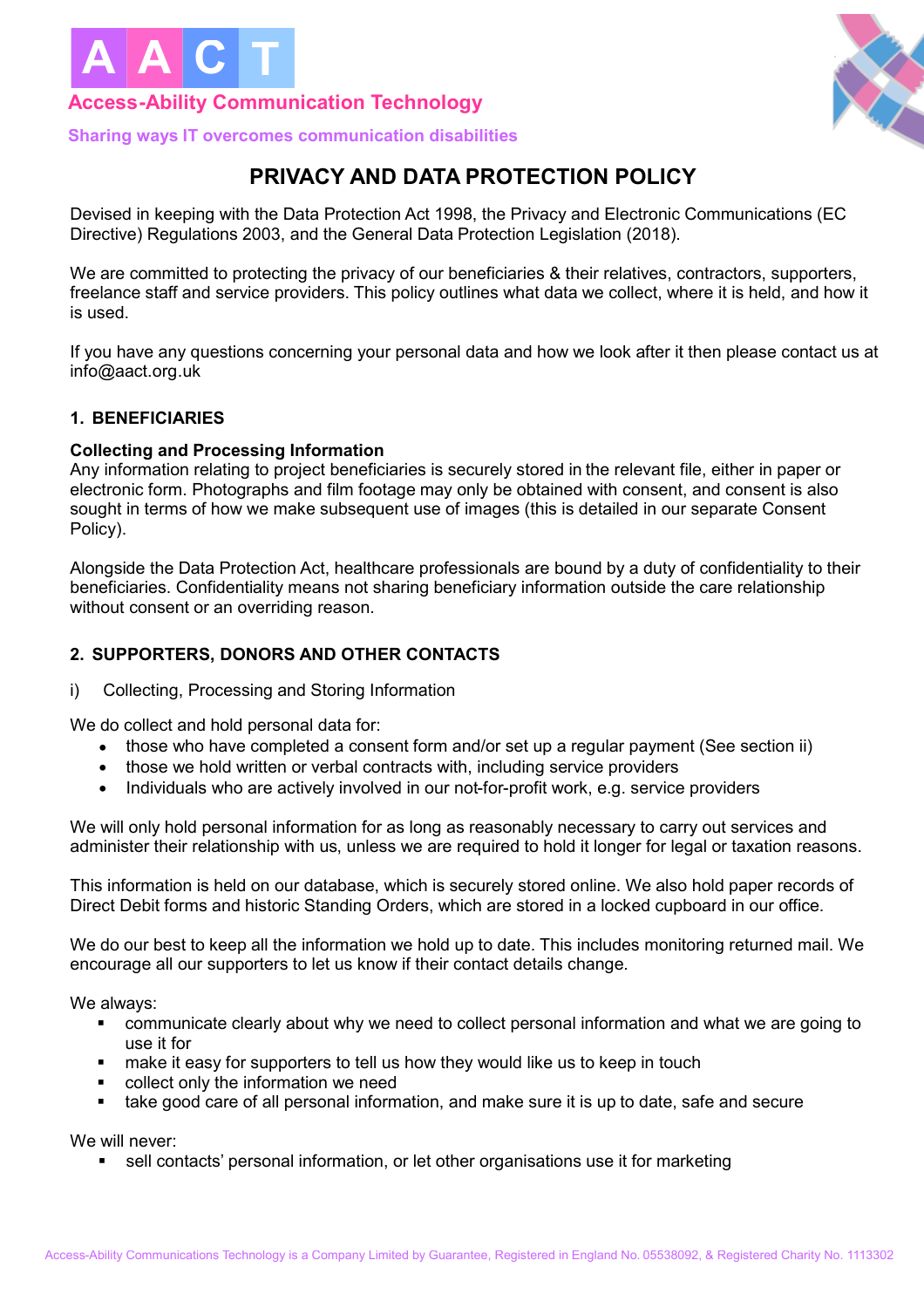We only share personal information with people and organisations with the supporter's full knowledge and consent, and only if it is necessary to carry out our organisation's activities.

We use the information shared with us to:

make sure all contacts receive the information they have requested, in the manner they've specified (e.g. email or post)

carry out reasonable administration of services, volunteering and occasional donations

We generally collect the following information from our contacts: Name and address Email address and/or telephone numbers Date of birth (from beneficiaries only) How they would like to hear from us How they are, or have been, involved with AACT (for example, former volunteer, beneficiary, regular donor, etc.) Details of enquiries and correspondence

If we dispose of personal information it will always be done securely.

#### **Anyone who chooses to share their information with us will be agreeing to our collection and use of their information as described in this policy.**

Supporters and contacts can email info@aact.org.uk at any time to request that we stop processing their personal information.

#### **ii) Marketing and Communications**

#### *Donors*

If a supporter has set up a regular payment such as a Direct Debit, we will contact the supporter to confirm this has been set up, to thank them, and to keep them up to date with any relevant administration regarding their regular donations.

If a single donation is made, we will thank the supporter for their donation, and let them know how their contribution has helped us. The donor will not be sent further information on the charity unless they have completed a consent form opting in to further communications from us.

#### *All Contacts*

All contacts (including beneficiaries, volunteers, donors and supporters) are free to choose whether they would like to receive our updates, newsletters and general information. They are free to change their mind at any time and we will ensure all preferences are kept up to date.

We only contact our supporters by the means in which they have indicated in their consent form, and all communications include information on how to opt out of communications or update their preferences.

#### *Employment and Volunteer Applicants*

Personal information pertaining to employment or volunteer applicants will be processed as needed for the purposes of recruitment. Any identification documentation provided to us by freelance trainers and resource developers, volunteers or representatives is securely stored in the relevant file (this could be in electronic or paper format) for the duration of their involvement with us. Applicants, freelance trainers/resource developers and volunteers will not receive marketing communications or updates unless they have completed a consent form stating they would like to be contacted in this manner. Information will not be held any longer than is necessary to complete recruitment processes and administration.